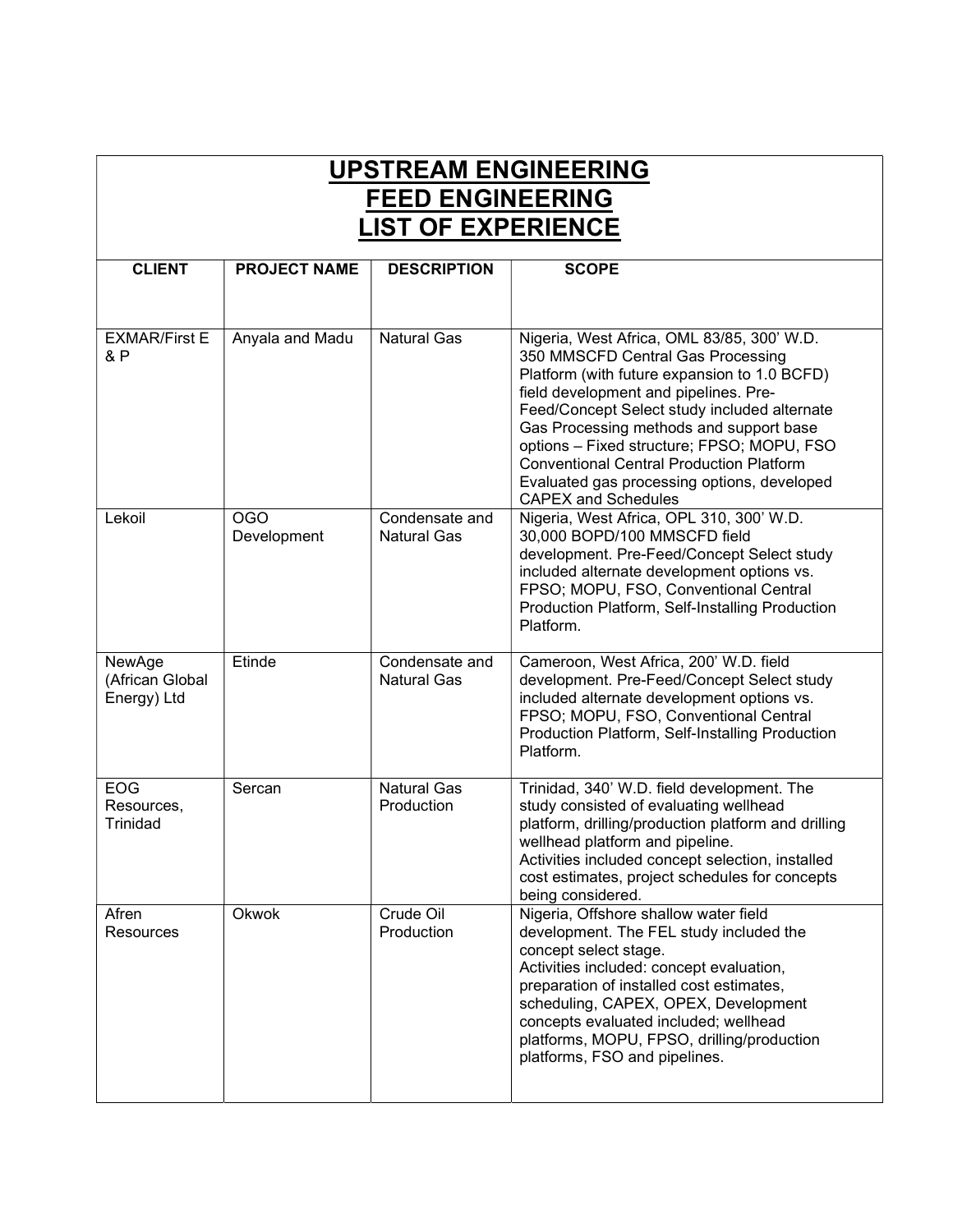| <b>UPSTREAM ENGINEERING</b><br><b>FEED ENGINEERING</b><br><b>LIST OF EXPERIENCE</b> |                                    |                                                             |                                                                                                                                                                                                                                                                                                                                                                                                                                                             |  |  |
|-------------------------------------------------------------------------------------|------------------------------------|-------------------------------------------------------------|-------------------------------------------------------------------------------------------------------------------------------------------------------------------------------------------------------------------------------------------------------------------------------------------------------------------------------------------------------------------------------------------------------------------------------------------------------------|--|--|
| <b>CLIENT</b>                                                                       | <b>PROJECT NAME</b>                | <b>DESCRIPTION</b>                                          | <b>SCOPE</b>                                                                                                                                                                                                                                                                                                                                                                                                                                                |  |  |
| Afren<br><b>Resources</b>                                                           | Okoro                              | Crude Oil<br>Production                                     | Nigeria, Offshore shallow water field<br>development. The FEL study included the<br>concept select stage.<br>Activities included: concept evaluation,<br>preparation of installed cost estimates,<br>scheduling, CAPEX, OPEX, Development<br>concepts evaluated included; wellhead<br>platforms, MOPU, FPSO, drilling/production<br>platforms, FSO and pipelines.                                                                                           |  |  |
| Arup/Husky                                                                          | <b>WHRCAD</b>                      | Crude Oil<br>Production                                     | Offshore New Foundland. The study consisted<br>of providing conceptual and pre-feed<br>engineering for drilling wellhead platform<br>topsides to be installed on a concrete gravity<br>based structure. Topsides weight = 12,000<br>tons.                                                                                                                                                                                                                   |  |  |
| <b>PEMEX</b><br>Exploration and<br>Production                                       | Ribereno                           | Crude Oil<br>Production                                     | Bay of Campeche, Near shore, shallow water<br>field development. The FEL study included the<br>Appraise Stage and Concept Select Stage.<br>Activities included: concept evaluation,<br>preparation of installed cost estimates, CAPEX,<br>OPEX, economic evaluation NPV, ROI, etc.<br>Development concepts evaluated included;<br>wellhead platforms, SeaHorse platforms,<br>production platforms, drilling platforms,<br>concrete platforms and pipelines. |  |  |
| <b>PEMEX</b><br>Exploration and<br>Production                                       | Ayin-Alux-Xulum                    | Crude Oil<br>Production                                     | Bay of Campeche Offshore field development.<br>The FEL study included the Appraise Stage<br>and Concept Select Stage.<br>Activities included: concept evaluation,<br>preparation of installed cost estimates, CAPEX,<br>OPEX, economic evaluation NPV, ROI, etc.<br>Development concepts evaluated included;<br>wellhead platforms, SeaHorse platforms,<br>production platforms, drilling/production<br>platforms, FPSO, subsea trees and pipelines.        |  |  |
| Chevron<br><b>CABGOC</b>                                                            | <b>CRX/Congo River</b><br>Crossing | Crude Oil<br>Transportation                                 | Concept Selection, Pre-Feed, FEED and EPCI<br>Bid Package development for Two Four Pile<br>Pipeline Pigging Platforms for the Congo River<br>Pipeline Crossing. Topsides included 22" pig<br>receiver and (3) 12" pig launchers.                                                                                                                                                                                                                            |  |  |
| <b>Contour Global</b>                                                               | Lake KIVUWATT                      | <b>Natural Gas</b><br>Production and<br>Power<br>Generation | Lake Kivu, Congo. Pre-FEED study to evaluate<br>process design for gas extraction and water<br>handling/treatment options based on floating<br>system, process design, compression and<br>pipelines.                                                                                                                                                                                                                                                        |  |  |